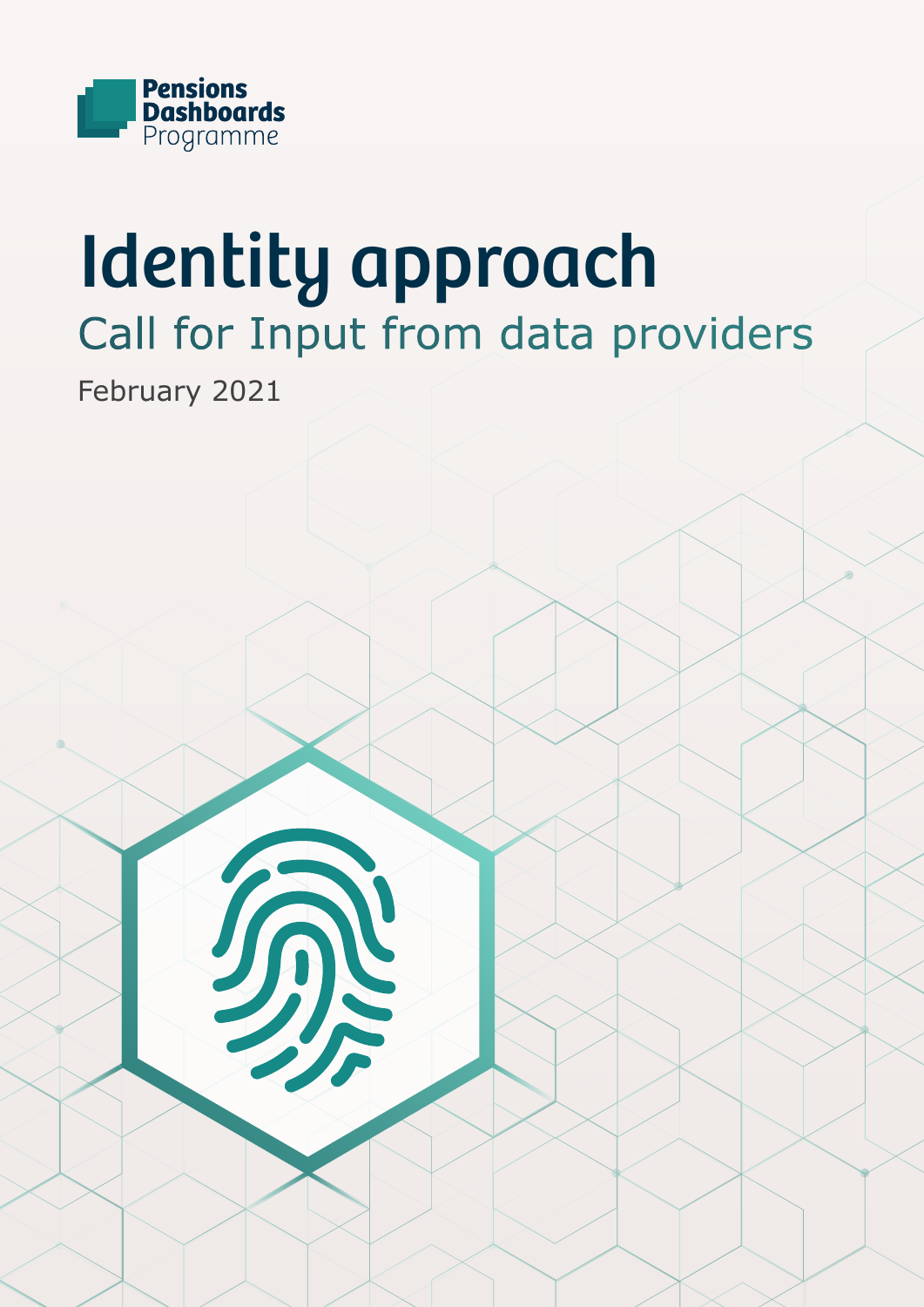# **Contents**

| <b>Background</b>            |  |
|------------------------------|--|
| Digital Identities           |  |
| Good Practice Guide (GPG) 45 |  |
| Good Practice Guide (GPG) 44 |  |
| Trust framework / model      |  |
| Proposals                    |  |
| Request for feedback         |  |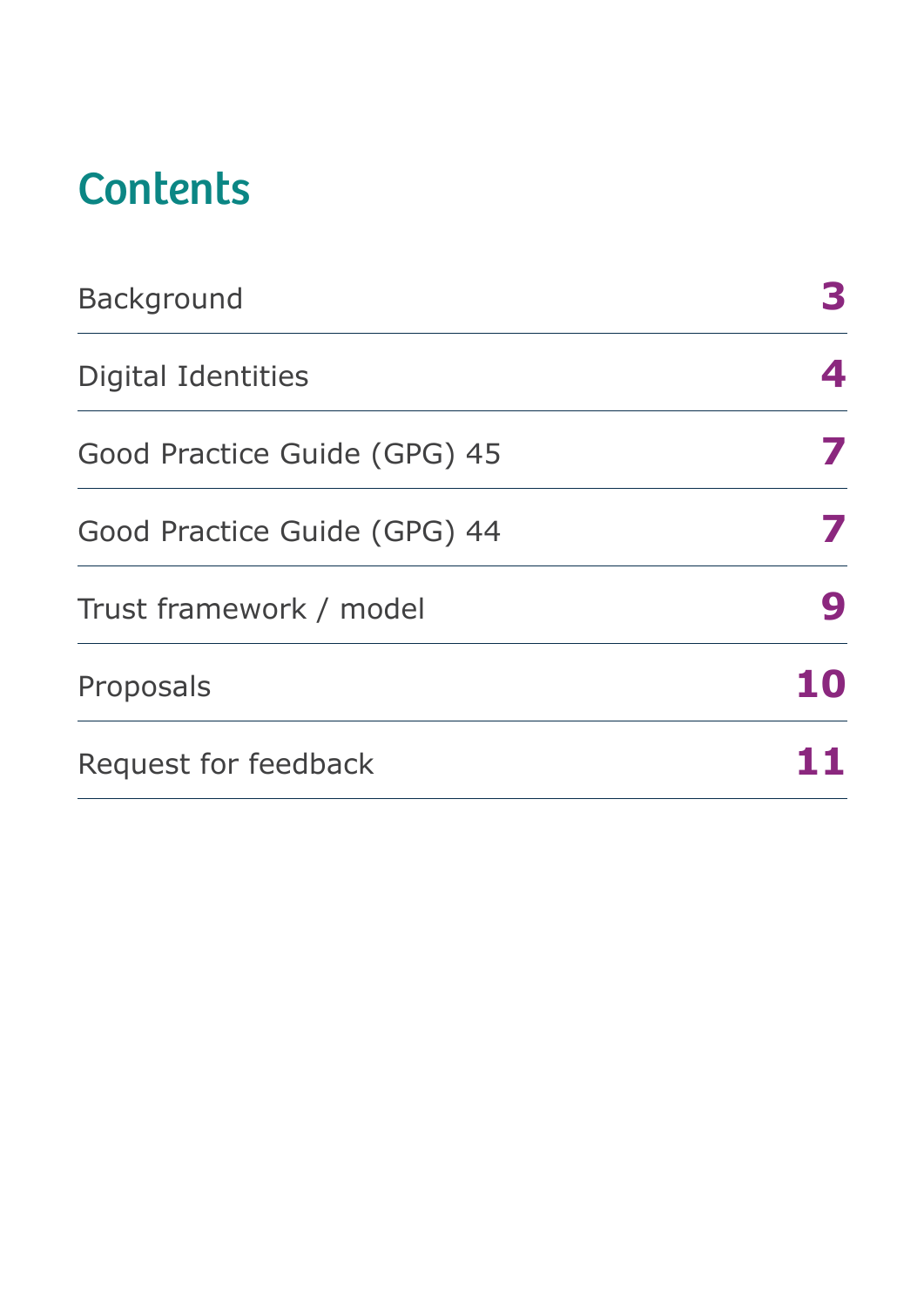# **Background**

- 1. The Financial Conduct Authority (FCA) recommended, in its Financial Advice Market Review in 2016, that industry should make pensions dashboards available to individuals to make it easier for them to engage with their pensions, a view which the government echoed in its budget that same year.
- 2. An industry-led project, set up in 2016 sponsored by HM Treasury and managed by the Association of British Insurers (ABI), developed and demonstrated a prototype for the dashboard in 2017. The project continued independently of government, publishing its findings in October 2017, which included the call for a government-backed delivery authority to drive the completion of the project.
- 3. In December 2018, government launched a consultation, engaging widely with stakeholders across the pensions industry, to identify issues and options for delivering the service. In April 2019, it set out its position in a response document<sup>1</sup>, stating that:

"Government will legislate to compel pension schemes to provide their data; and

The Money and Pensions Service (MaPS) will have responsibility for enabling delivery of the dashboard service working with the pensions industry."

4. As a result, the Pensions Dashboards Programme (PDP) was created to lead the work of delivering an ecosystem, via which members can find and view their pension holdings. The widely shared aim for pensions dashboards is to enable individuals to access their pensions information online, securely and all in one place,

thereby supporting better planning for retirement and growing financial wellbeing.

- 5. The consultation response set out some overarching design principles, which indicated that all dashboards should:
	- put the individual at the heart of the process by giving individuals access to clear information online
	- ensure individuals' data is secure, accurate and simple to understand - minimising the risks to the individual and the potential for confusion
	- ensure that the individual is always in control over who has access to their data
- 6. At the heart of the design is the need for a trust model that enables all parties to operate within the system with complete confidence that other participants are identifiable and have authority to act in the way that they are. Within this framework, users are required to evidence their identity through a digital identity solution, which will mandate a minimum level of confidence is established.
- 7. The government response to the consultations states:

"To enable a sufficient level of trust in the service, the department expects a standard level of identity assurance for all users (individuals and delegates) that satisfies the National Cyber Security Centre's Good Practice Guide 45 on 'Identity Proofing and Verification of an Individual'.

**Our conclusion: the delivery group must agree on a standardised level of identity which complies with the National Cyber Security Centre's Good Practice Guide 452&3 ."**

<sup>1</sup> [Pension Dashboards government response to consultation](https://assets.publishing.service.gov.uk/government/uploads/system/uploads/attachment_data/file/792303/government-response-pensions-dashboards.pdf)

<sup>&</sup>lt;sup>2</sup> [Good Practice Guide 45 - identity-proofing-and-verification-of-an-individual](https://www.gov.uk/government/publications/identity-proofing-and-verification-of-an-individual)

<sup>3</sup> Good Practice Guidelines are published by Government Digital Services (GDS)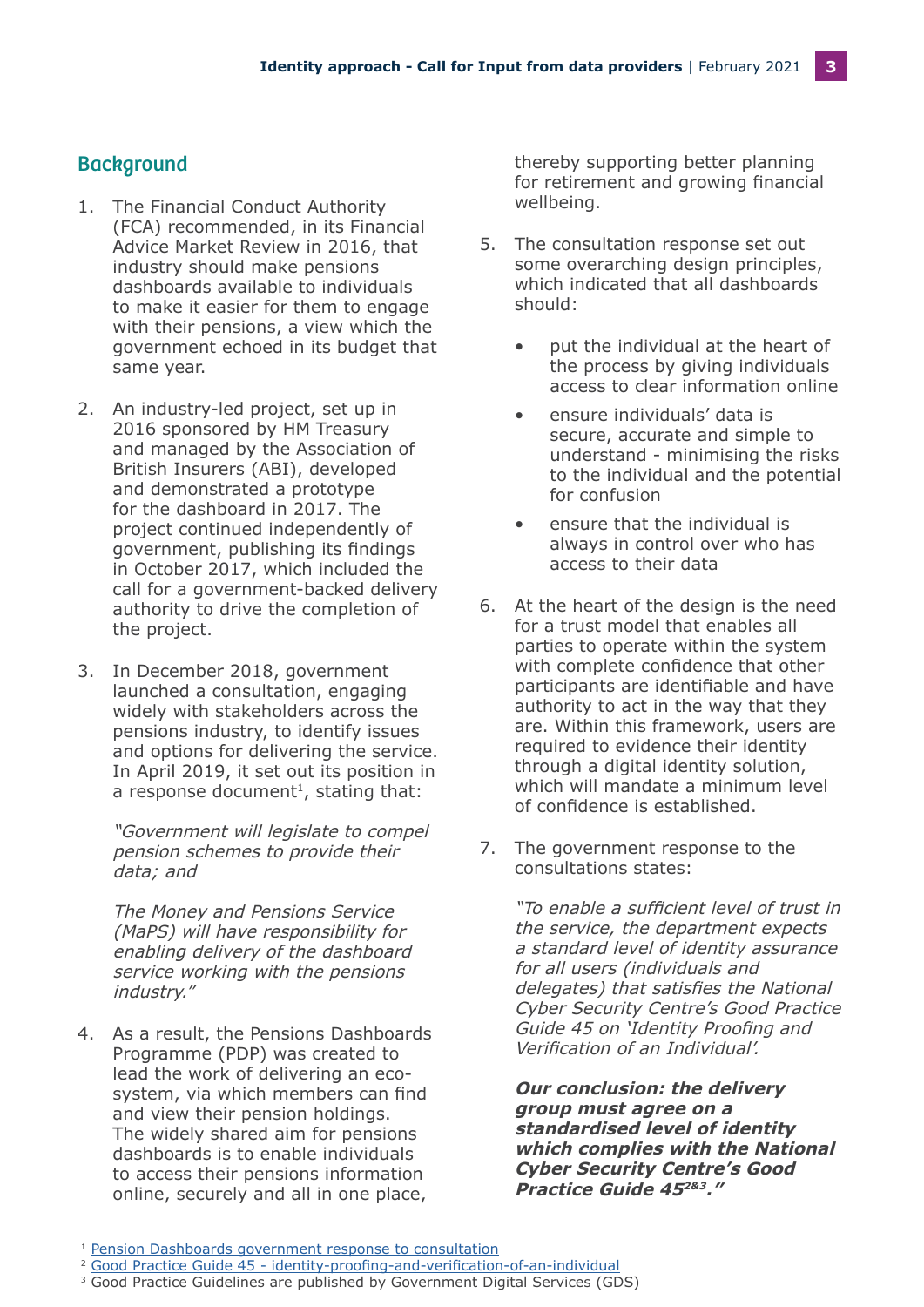- 8. This paper presents the basis of an identity process and seeks clarification from data providers (ie pension providers, schemes, trustees etc) on what they believe would be an **acceptable identity standard** for them to provide pension information to a user.
- 9. PDP has recently undertaken a Request for Information exercise with key participants from the identity market which, along with the feedback sought by this Call for Input, will help shape the requirements defined for the identity service.

### Digital Identities

#### **Why are identities important?**

- 10. Data providers, as data controllers, retain the responsibility for incorrect disclosure of data. It is vital that they have confidence that the party to whom they are releasing data is who they say they are and has authority to receive the information.
- 11. The digital architecture includes an identity service at its core, which is intended to ensure we can verify the user to an acceptable level of confidence.



#### **Proposed digital architecture - overview of the Ecosystem**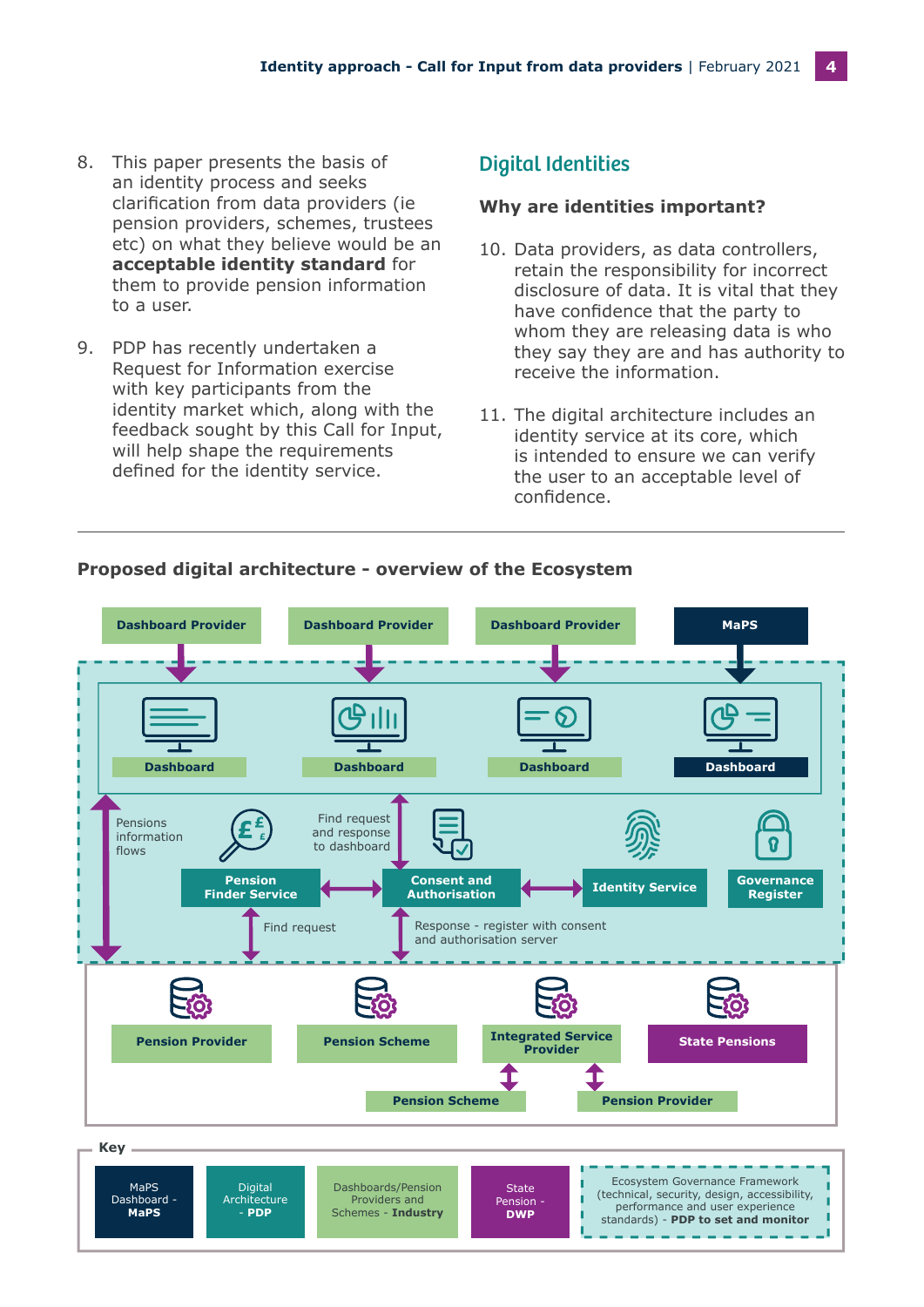12. The user will be passed from the dashboard of their choice to the consent and authorisation service, which will orchestrate their consent and pass them to the identity service.



- 13. Before the user can find their pension entitlements, the identity service will prove their identity to a standard acceptable to the ecosystem as a whole.
- 14. Data standards that are being developed to support the eco-system, include a matching data set that will provide information that pension data providers can use to search for a user's entitlement.
- 15. At present, the user will consent to an identity provider validating their identity and confirming the following information:
	- a. first name
	- b. family name
	- c. date of birth
	- d. address
- 16. Additionally, the user may be asked to provide the following, which may not be validated by the identity provider:
	- e. national insurance number
	- f. address history
	- g. email address
	- h. telephone number
	- i. previous names
- 17. The PDP undertook a data standards Call for Input, which helped our understanding of the breadth of information required by data providers to enable them to locate a pension entitlement.
- 18. It is anticipated that the identity service will provide verified identity attributes to the pension finder service, alongside user asserted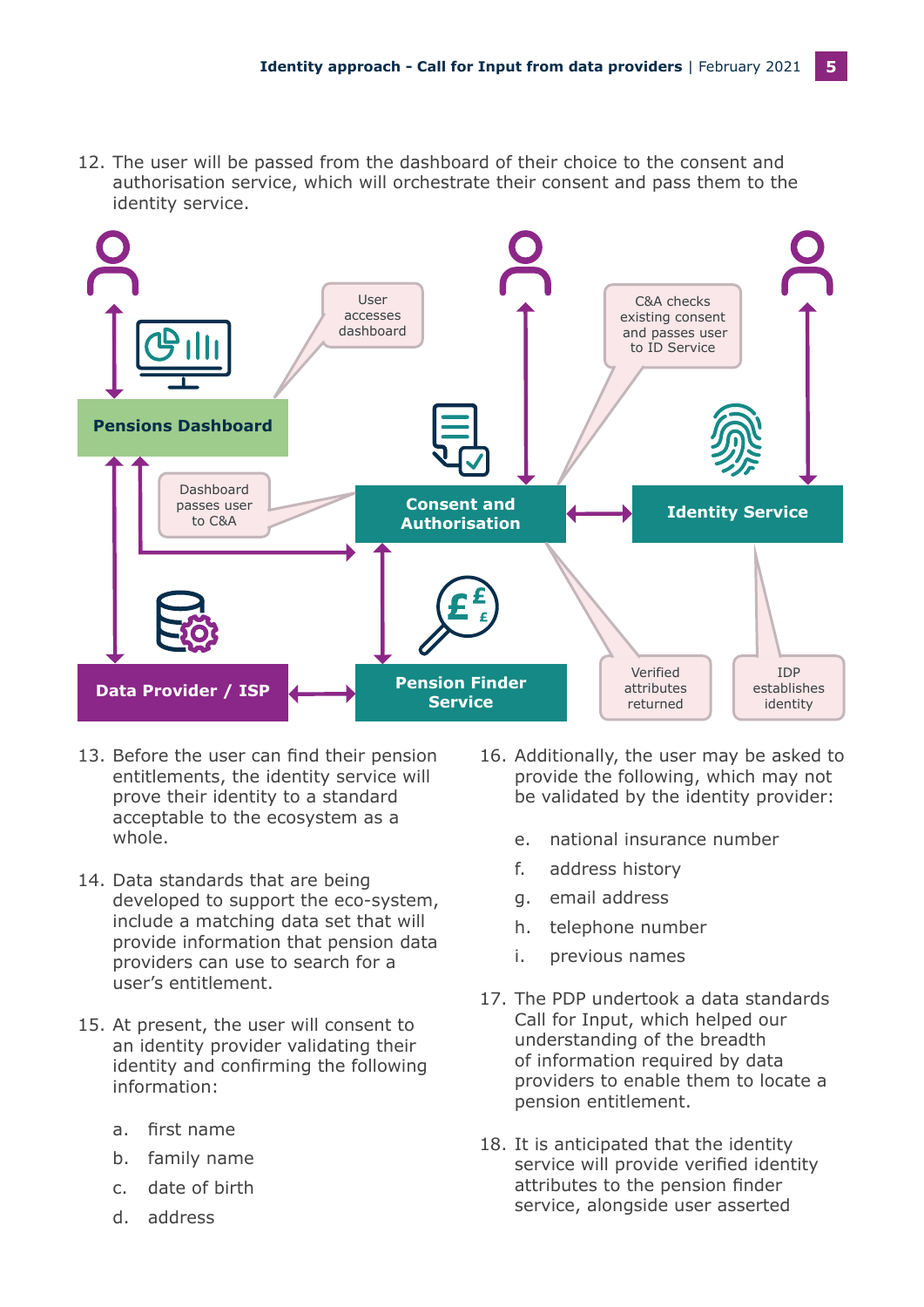attributes (highlighted in 15 and 16 above), which will then co-ordinate communication with data providers.

- 19. Providing a central identity service in the architecture provides certainty in the strength of the identity verification. Within the trust model, it ensures trust persists across the ecosystem.
- 20. It has the additional benefit of providing an open solution that enables the user to use a single identity to access and manage their consents, even if they view their pensions on more than one dashboard.
- 21. This supports the principle defined in the consultation response document that users must be able to manage their consent independently of any dashboard provider.
- 22. The Central Identity Service will manage identity verification and dashboard providers are free to decide whether they wish to implement their own access management service.
- 23. The matching data from the pension finder service will be provided via a standard API implemented by the data provider. The data provider will use the matching data to locate a user's entitlements based on their own search criteria, which reflects their interpretation of risk.

#### **What is an identity?**

- 24. An identity is a combination of verified attributes about an individual which, when considered in unison, can provide assurance that a person is who they say they are.
- 25. In simple terms, if you met someone face to face and they provided an

identity document from a trusted source (eg passport), if they match the image in the passport, you would have a high degree of comfort that they are who they say they are.

- 26. This is harder to do online, where visible validation is more difficult to achieve – this is where identity providers and identity standards look to fill the gap.
- 27. Identity services look to measure a set of data attributes about the claimed identity against known sources and determine the assurance of the identity.
- 28. The assurance of the identity is benchmarked against a standard, which determines the strength of the recognised identity.
- 29. Government Digital Services good practice guides are a framework that supports definition of standards for identity to suit the purpose of the service being provided. In this case, that purpose is for the release of pension data to an individual.
- 30. An identity standard under the good practice guides (for the purposes of the Pensions Dashboards Programme) concentrates on two elements:
	- a. confidence in the identity
	- b. confidence in the authentication approach
- 31. GPG 45, which reflects level of confidence in an identity, should be considered alongside GPG 444, level of authentication credential.
- 32. Level of confidence provides a view of the evidence provided by the user and attributes values across five measures.

<sup>4</sup> [Good Practice Guide 44 - Using authenticators to protect an online service](https://www.gov.uk/government/publications/authentication-credentials-for-online-government-services)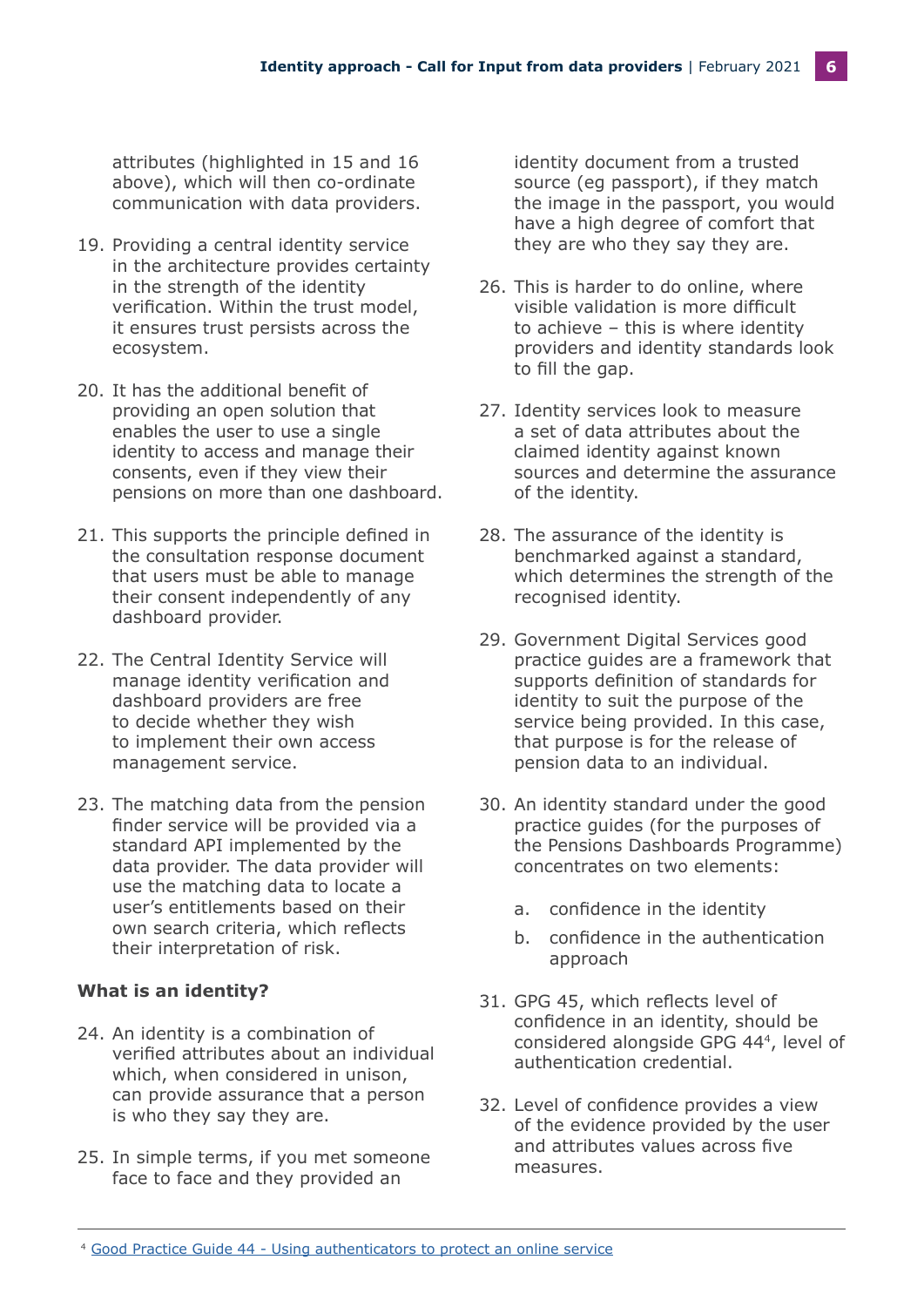33. Level of authentication credential assesses the method by which an identity service proves the person requesting access is the same person as previously permitted.

# Good Practice Guide (GPG) 45

- 34. As documented in GPG 45, an identity is a combination of characteristics that identifies a person. A single characteristic is not usually enough to tell one person apart from another, but a combination of characteristics might be.
- 35. The process of checking an identity takes characteristics included in a claimed identity (typically, but not limited to: name, address and date of birth) and validates them against five criteria / steps:
	- get evidence of the claimed identity
	- check the evidence is genuine or valid
	- check the claimed identity has existed over time
	- check if the claimed identity is at high risk of identity fraud
	- check that the identity belongs to the person who's claiming it
- 36. By doing different parts of the identity checking process, the identity provider can build confidence that an identity is accurate.
- 37. Identity checking can be completed at a point in time or can be built over a period as more experience and verifiable sources become available. Each element of the checking process builds a score, which contributes to an overall level of confidence.
- 38. A level of confidence depends on:
	- how many pieces of evidence are collected
- which parts of the identity checking process are undertaken
- what scores each part of the identity checking process attain
- 39. Scores can be combined in a number of ways, based on the identity criteria, to provide an overall level of confidence. These are measured as:
	- low confidence
	- medium confidence
	- high confidence
	- very high confidence
- 40. Full details of how these levels of confidence are attributed are incorporated in GPG 45.
- 41. PDP, with the assistance of identity providers and data providers, will determine the appropriate level of confidence required to support the release of information.

#### Good Practice Guide (GPG) 44

42. Level of assurance through GPG 44, takes into consideration the ways in which the user is authenticated.

> 'You might need to know if someone has already used your service before you give them access to it. This is called 'authentication' and can be useful if users need to sign into your service more than once.'

- 43. There are different types of authenticators. An authenticator will usually be one of the following:
	- something the user knows (often referred to as a secret)
	- something the user has
	- something the user is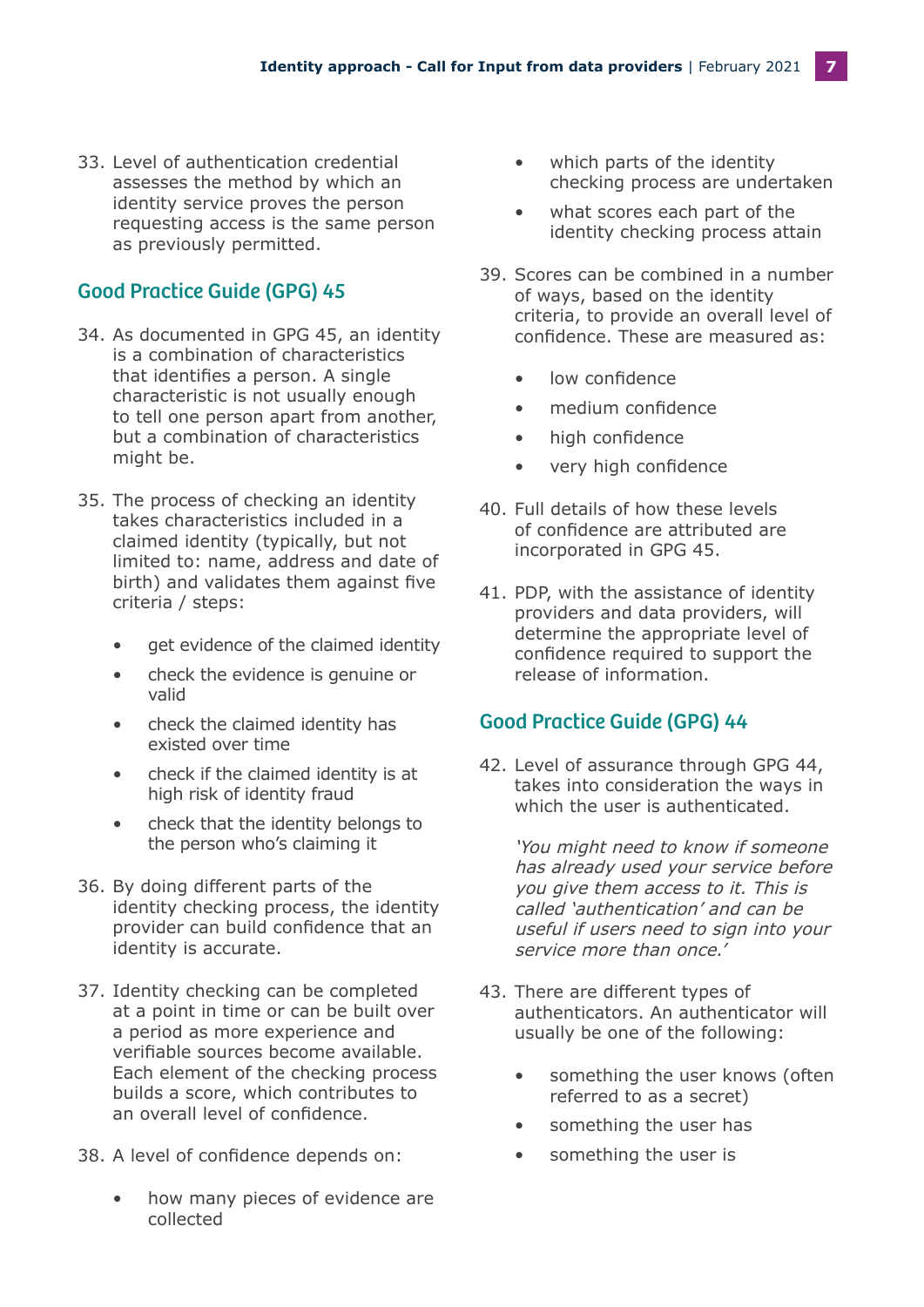- 44. Something the user knows could be:
	- a PIN
	- a password
	- an answer to a question that only the user knows the answer to - also called knowledge-based verification (KBV)
- 45. A secret is usually used with either:
	- another piece of information, such as a username or email address
	- a token, such as a chip and PIN card, single use authentication code or digital certificate
- 46. A measure of something the user is would normally take the form of a biometric input. Biometric information is a measurement of someone's:
	- biological characteristics, such as their fingerprint, facial recognition
	- behavioural characteristics, such as their signature
- 47. Using biometric information means a service can easily tell if the user who is trying to sign in is the same person who created the account. This is because:
	- each person's biometric information is unique to them
	- it's difficult for biometric information to be forgotten, lost, stolen or guessed
- 48. Services can be protected by using a combination of two authenticators =- '2 factor authentication' (2FA).
- 49. 2FA should, but does not need to, utilise two different types of authenticator, as this will reduce the risk of two similar types of authenticator being compromised, which is more likely than two different types.
- 50. An authenticator can be low, medium or high quality. The quality of an authenticator will depend on how secure it is.
- 51. The quality will be informed by how it was:
	- created by a user (or a manufacturer if it's something like a physical token)
	- managed (including how the authenticator is issued and updated, and what happens when it's no longer being used)
	- captured (if it's biometric information)
- 52. Examples of low, medium and highquality authenticators can be found in the GPG 44 document.
- 53. An authenticator can protect the service from being accessed by someone who should not be able to use it. How much protection the service needs depends on:
	- what information the user needs to use the service
	- what information the service gives the user access to
	- what the service or user can do with that information
- 54. Selecting the appropriate authentication options is dependent on how data controllers view risk and the level of protection required to ensure data integrity.
- 55. The level of protection afforded by the authenticator/s is measured in a range from low, through to very high dependent on the strength and quality of the authenticator/s used.
- 56. Other considerations which will need to be factored include: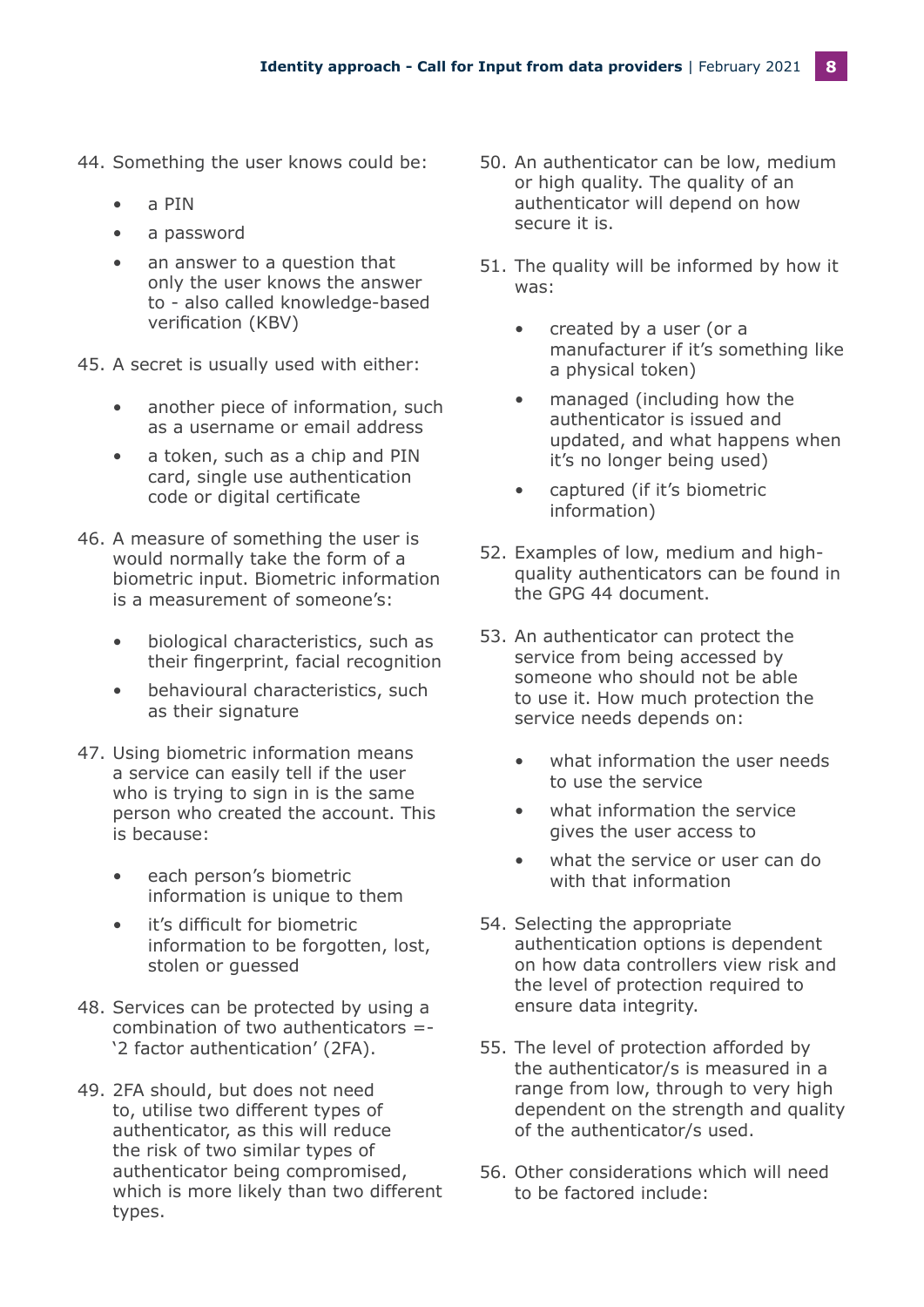- recovery processes for forgotten, lost and stolen authenticators – enabling the rightful user to recover access
- revocation processes so that authenticators can be cancelled, and access denied
- monitoring of the credential as it is in use to detect misuse or hijack

# Trust framework / model

- 57. All components of the architecture, including dashboard and data providers, are covered by a trust model that is based on mutual and federated trust.
- 58. All organisations abide by legal conditions and standards that support a common 'root of trust'.
- 59. This role is performed by the governance register which maintains all affiliations within the eco-system eg dashboards, data providers, ID suppliers, and each component is registered in the governance register and managed accordingly.
- 60. Trust is assured and enforced by services acting as trust brokers, on behalf of other services: eg the identity service authenticates a dashboard user, and the consent and authorisation authorises release of pension data based on the user's consent.
- 61. By the common root of trust, each service may in turn trust each other, eg the implicit trust of a relying service (pension data provider) to return data to an authorised requesting service (pension dashboard).
- 62. All services within the ecosystem, including pensions dashboards and data providers, should explicitly trust

each other within the common trust framework.

- 63. The consent and authorisation service is the trust anchor for identity, authentication and authorisation: it enforces user authentication by the identity service, provides identity attributes to the pension finder service, and access authorisation to data providers.
- 64. Data providers can rely on and implicitly trust the consent for the user to access an individual's pension information by virtue of their trust relationships within the framework.
- 65. The PDP, or an appointed operating body, will monitor and audit with common standards, operational practices and levels of assurance, under governance terms to be determined.
- 66. The PDP are currently defining a liability model that supports the contractual arrangements that will be applied to support the trust framework.
- 67. The identity service will be relied upon to provide strong authentication credentials to a user and identity verified to a defined level of confidence.
- 68. Liability under the framework is currently under review and proposals are in the process of being determined. It will be incorporated within the governance framework being defined for the programme and the ongoing solution.

#### Proposals

69. In making this proposal on the approach for the identity service, PDP recognises that feedback from identity providers and the pensions industry is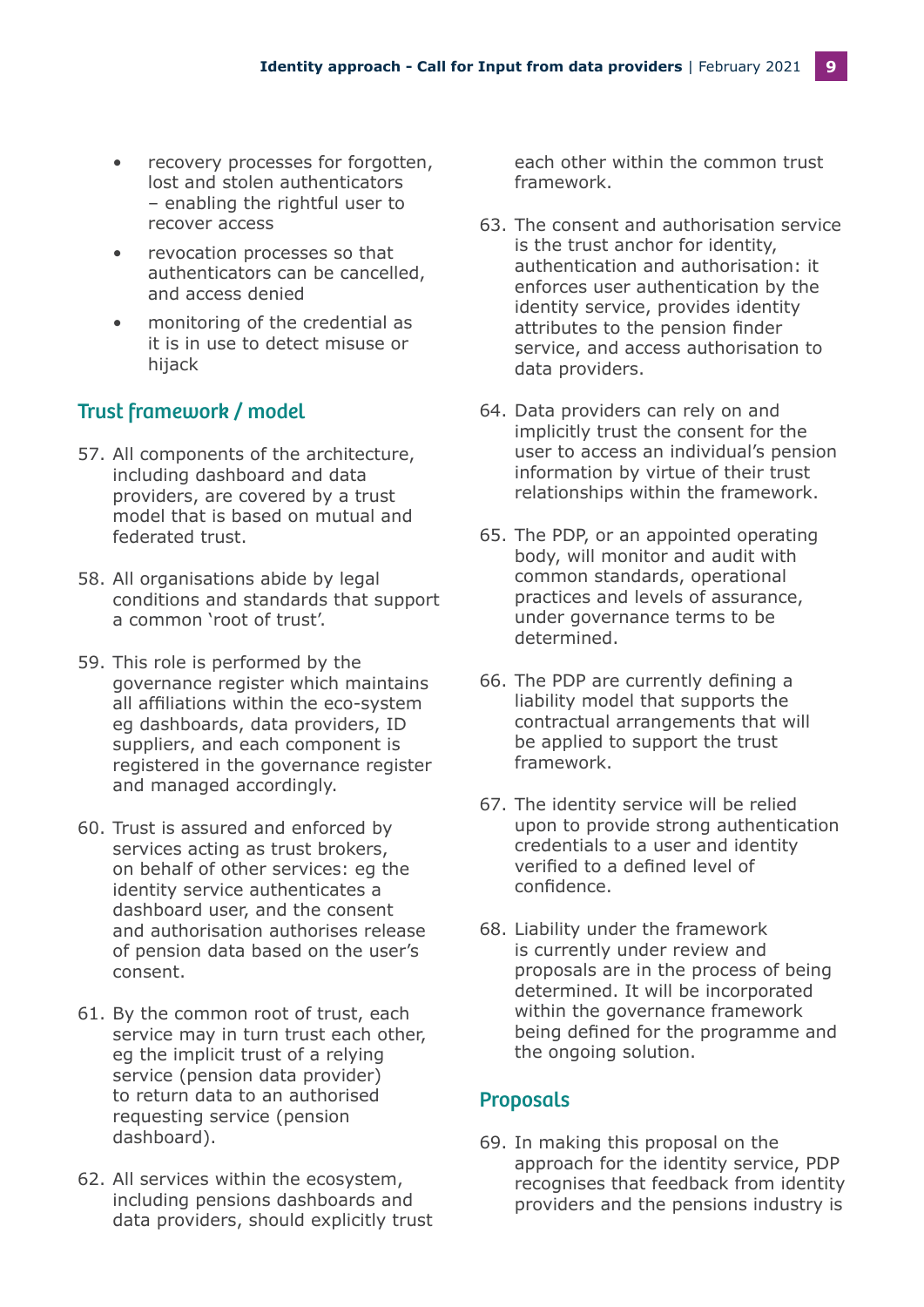important, and may suggest alternate approaches.

- 70. The identity service will be required to prove identities of individuals. That may be a user viewing their own pension entitlements or representing a regulated financial advice company or a guidance body, with delegated access rights.
- 71. In addition to assuring the identity of a user with delegated access, the ecosystem will be required to ensure their registration / professional accreditation is appropriate and valid.
- 72. At present PDP is not determining whether the identity service will include a **single identity provider or multiple identity providers**.
- 73. Similarly, no decision has been made as to whether the service would directly integrate with multiple providers or whether the use of a **broker / hub** would be more appropriate. This will depend on the responses received during this call for input and on the cross government and private sector identity landscape at the relevant time.
- 74. PDP will define the APIs and communication protocols once the approach to identity has been further clarified and other elements of the architecture baselined.
- 75. In order to enable future development and innovation, our preference is for the identity service to support interoperability with other markets / schemes.
- 76. Under GPG 45, PDP indicatively propose to the pensions industry that **medium level of confidence** might meet their requirements for assurance of identity prior to data release relating to find and view.
- 77. A Request for Information to the identity industry was broadly in agreement with this proposal.
- 78. In the event that there is compelling evidence that a lower level of confidence is adequate, PDP will review the option to adopt it, following consultation, even if it does not match the GPG45 defined levels of confidence, provided it follows the principles.
- 79. Under GPG 44, PDP similarly propose that a **medium level of authentication** might meet the requirements of the pensions industry. This should incorporate a minimum of 2 factor authentication and attendant security of credential lifecycle and transaction monitoring.
- 80. A Request for Information to the identity industry was broadly in agreement with this proposal.
- 81. Compelling reasons to support a different level of authentication will be considered, under consultation with data providers.
- 82. It is proposed that on initial identity assertion, the consent and authorisation module will issue a token that will have a defined life.
- 83. This approach will streamline the user experience such that there will be no need to reauthenticate until the token has expired. No defined life has been determined yet and proposals will be welcomed. We note Open Banking has set an expectation of 90 days between strong reauthentications.
- 84. The identity service will need to reach a high proportion of the holders of UK pensions (regardless of current domicile). One of the key challenges will be to support members of the public that do not have access to government issued identity documents,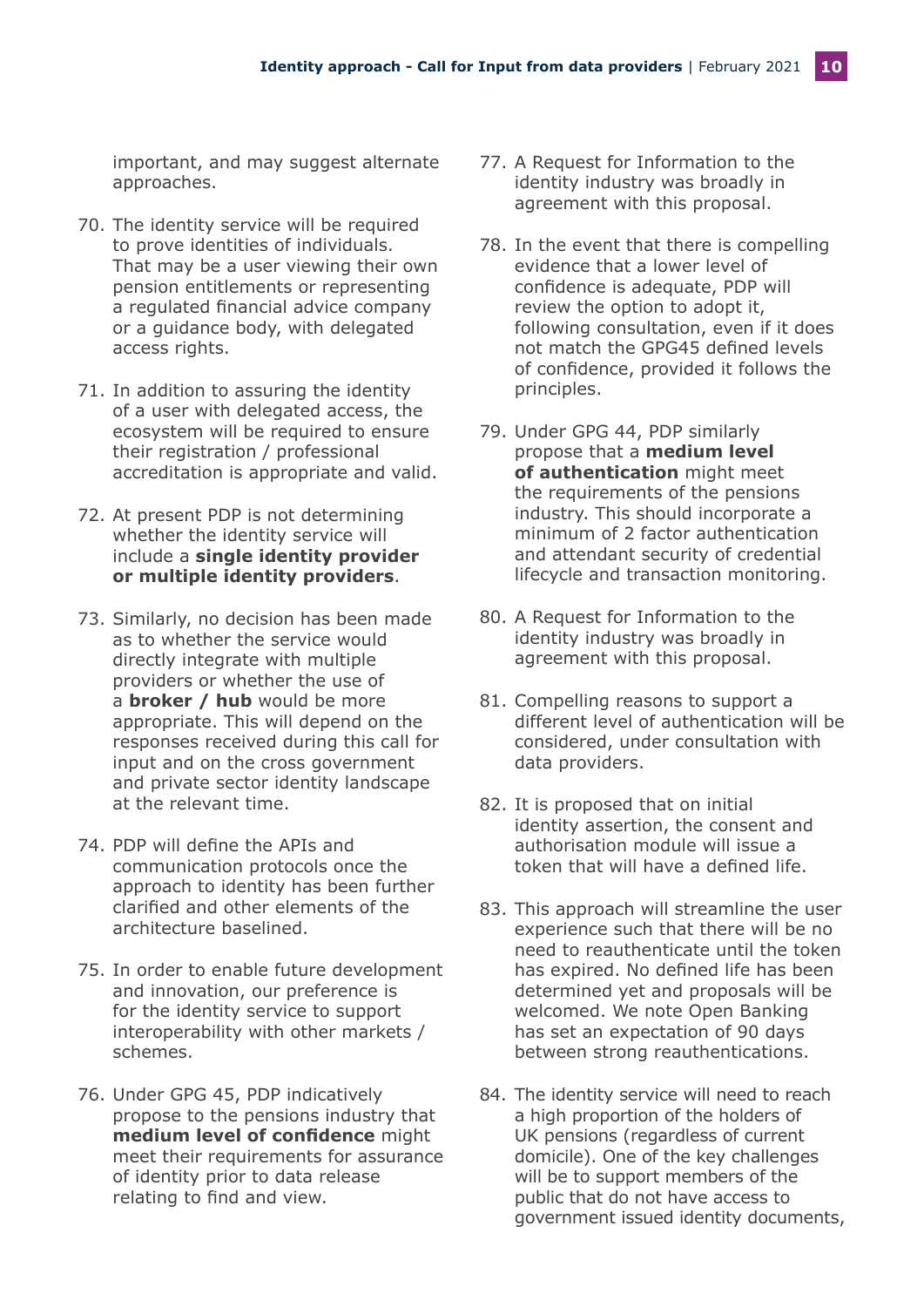such as passports and driving licence or have limited credit history.

85. The ecosystem will be the only **relying party** supported by the Identity Service – the consent and authorisation service will orchestrate transmission of asserted attributes, with the users consent, on successful validation of the user's identity.

# Request for feedback

As we move into the next phase of analysis, ahead of a planned procurement exercise, the direction remains that the identity solution should be based on GPG 45 and authentication on GP 44. This assertion is based on the principle that a consistent, repeatable and comprehensible standard, which can be independently certified, should be applied that will meet the requirements of both government and industry participants.

To validate that assumption and understand any additional requirements that would need to be considered, the PDP would welcome your feedback on the following points, both from your company's perspective and how you think it will be reflected across the industry:

1. Do you agree that finding pensions and viewing pension details via a pensions dashboard should include a central digital identity, asserted to an appropriate standard, in accordance with the GPG 45?

If no, what alternative approach would you recommend?

2. The proposal includes a **level of confidence in identity** and a **level of authentication**. Do you have a view on the level of assurance that needs to be achieved to provide comfort to release pension information?

If Yes, what elements do you think are the primary factors?

If No, what additional information would you need to be able to make an assessment?

3. The suggested levels of confidence (GPG 45) and authentication (GPG 44) are 'medium', which equates to the previous versions of the standard level of assurance two. Do you agree that this is the correct level?

If No, what would you suggest is the correct assurance level for both proofing of identity and strength of authentication?

- 4. Is there an alternative to the default levels of assurance from the Good Practice Guidelines and how would you anticipate them being measured?
- 5. Does your firm have any view on proofing or authentication methods and operate a current internal standard that differs from the GPGs medium level?

If Yes, could you please provide an overview that could help direct the programme's approach?

6. The architecture includes the central identity service to ensure that a uniform, controlled process exists, and that a user can easily manage their own consents.

Please provide your thoughts on this approach and any challenges that you may foresee.

- 7. Are there any specific requirements that you would anticipate the Pensions Dashboards Programme having to meet when seeking:
	- a. your firm's approval for a standard approach to identity assurance
	- b. a cross industry agreement on a standard for identity assurance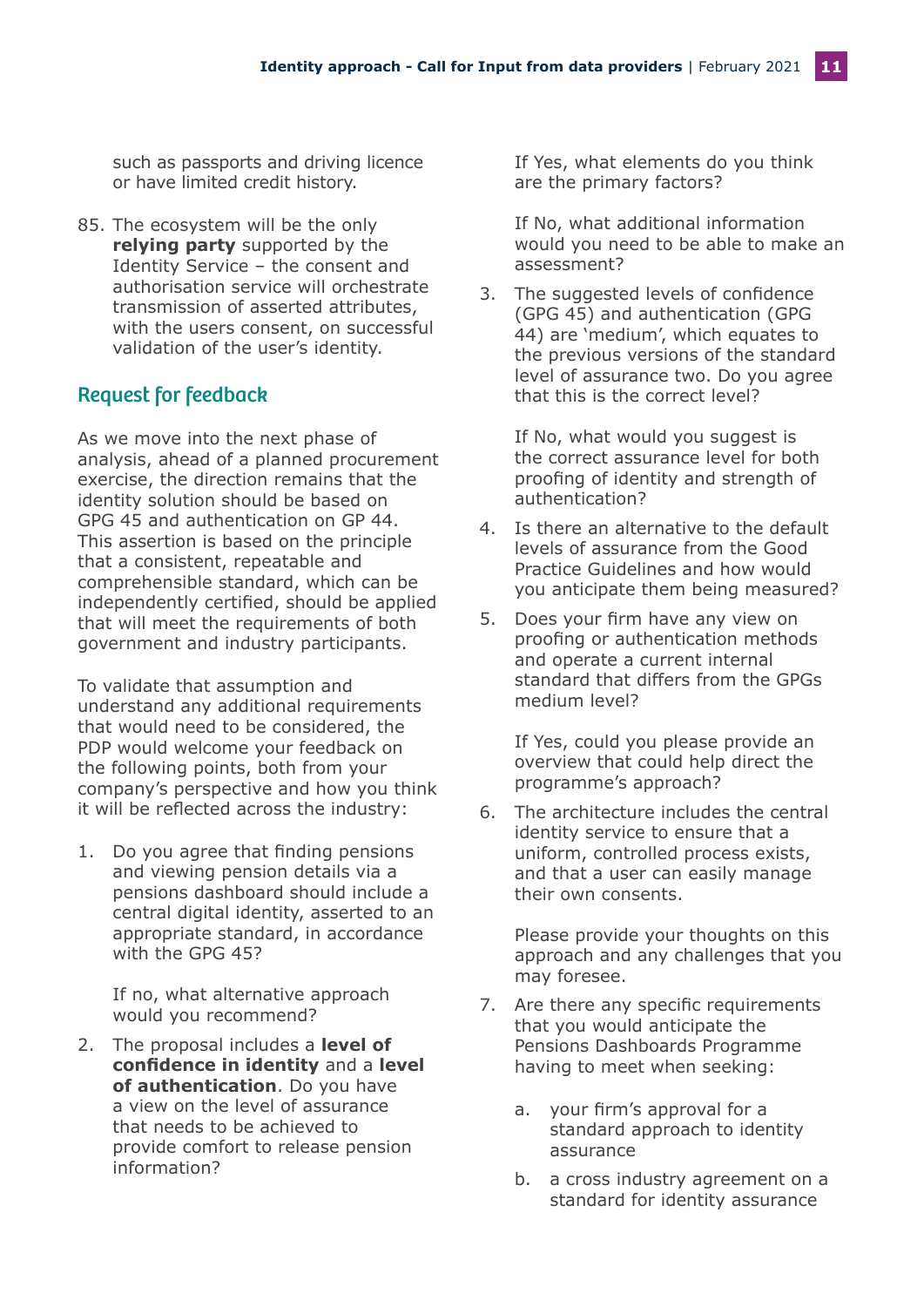8. What security related controls (other than identity proofing and authentication) do you see as important in your acceptance of the PDP solution for Pensions Dashboards?